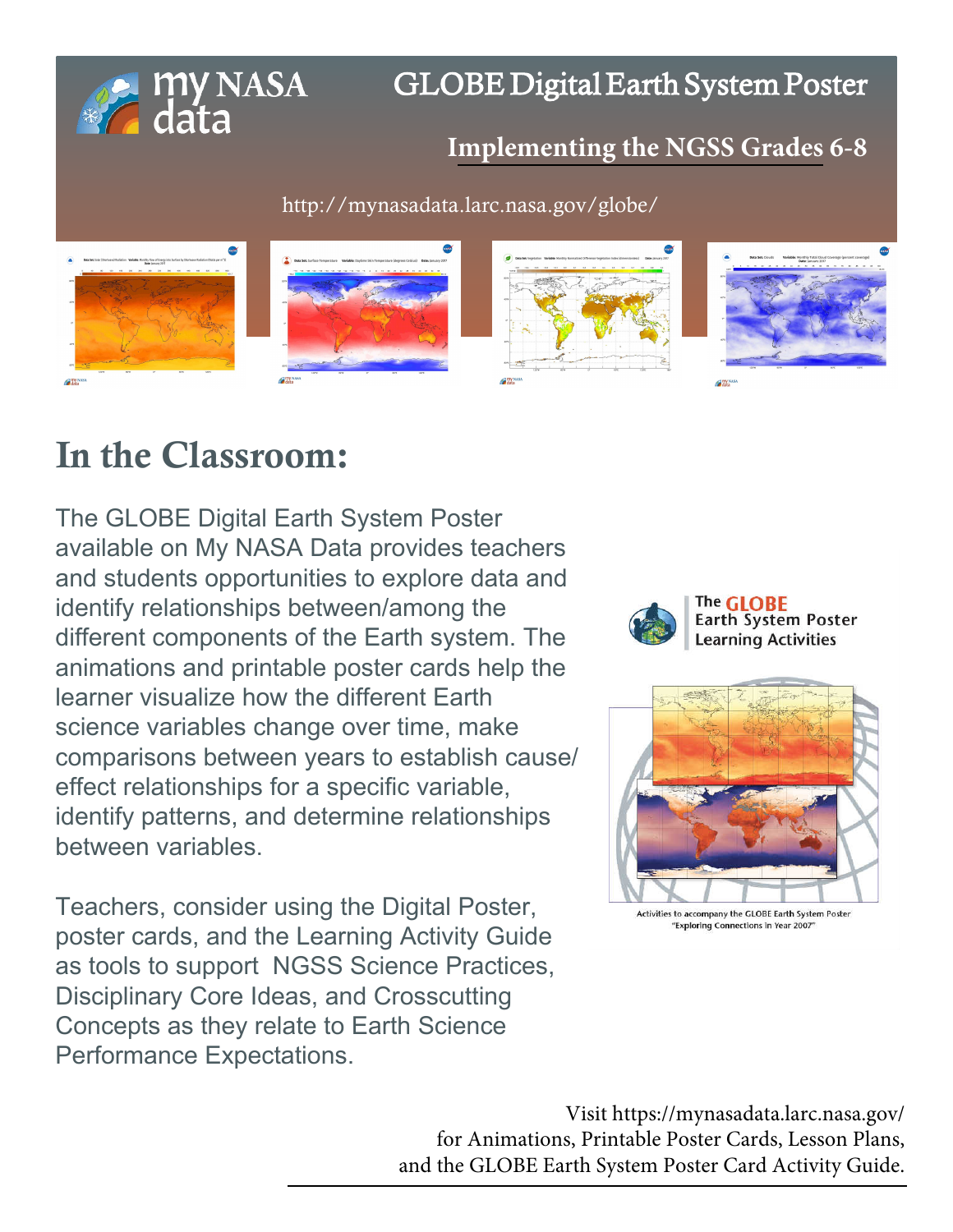#### **MS-ESS2-6**

**Develop and use a model to describe how unequal heating and rotation of the Earth cause patterns of atmospheric and oceanic circulation that determine regional climates.**

- Students examine animations of surface temperature and solar (shortwave) radiation to develop an understanding of how the Earth is heating, how these variables change according to location, and how they change over time.
- Using their observations, students discuss the rotation of the Earth on its axis and the role this plays in the unequal distribution of heat on Earth.
- Next, students examine the animations to observe change in the oceans and discuss how the oceanic circulation patterns affect regional climates.
- Students analyze animations for different years to see if patterns of changes exist.
- Next, students investigate shifts in global temperatures or consistencies.
- Students are encouraged to ask questions based on the data they are observing.



**E** my NASA

#### **MS-ESS3-5**

#### **Ask questions to clarify evidence of the factors that have caused the rise in global temperatures over the past century.**



• Students examine animations for each of the different variables (i.e., solar (shortwave) radiation, surface temperature, cloud cover, precipitation, aerosols, and vegetation).

- Working in small groups, students compare certain variables across different years to analyze change over time.
- Different student groups examine particular combinations of variables and then compare their findings with those of other groups.
- Based on their observations, students predict cause/ effect relationships for the changes they see occurring.
- Using the evidence they have gathered in their different groups, students formulate questions that can be used to promote further class discussion of global temperature changes, interactions they see occurring; and possible effects this will have on the different components of Earth's system.
- Students consider the factors associated with human activities that could be affecting the changes they observe in the animations.